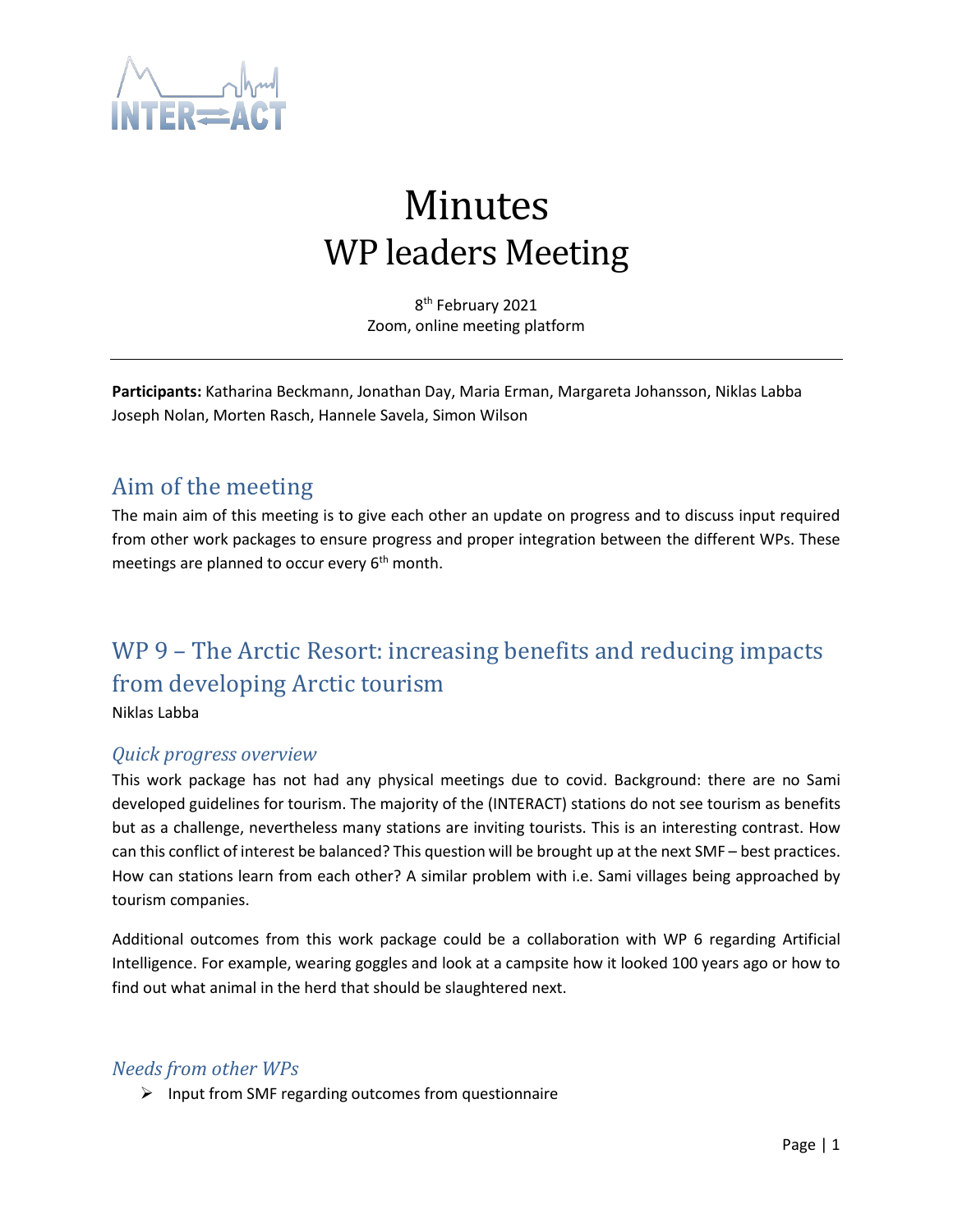

# WP 8 – Cleaner Arctic, cleaner world: documenting and reducing pollution

Simon Wilson

#### *Quick progress overview*

A questionnaire needs to be developed for a pre-study with four stations. A webinar will be held at the next SMF seminar and this webinar will be used to explain the survey. A suggestion was made to send out the questions beforehand, and use Mentimeter during the seminar. The time difference is a challenge.

#### *Needs from other WPs*

- ➢ Collaboration with WP 2
- $\triangleright$  Action point: Discuss Mentimeter with Katharina.

# WP 7 – Preparing for a future world: improving education and awareness at all societal levels

*Margareta Johansson representing Terry Callaghan*

#### *Quick progress overview*

Four films will be produced by the Natural History unit of BBC. The sub-contract has been drafted and is in review at BBC. The films will depend on material from INTERACT, photos, videos etc. Niklas Labba from WP 9 offered footage from his Drone team. The book "Stories of Arctic Science II" will be launched soon. An e-book (INTERACT III) is being produced simultaneously. In addition, work with educational outreach material is proceeding well.

#### *Needs from other WPs*

 $\triangleright$  Input (photos and videos) to the four films will be greatly appreciated from all other WPs. The WP will develop a wish list and get back to other WPs.

# WP 6 – Climate Action: Making data widely available

Maria Erman

#### *Quick progress overview*

Two deliverables are being finished. One regarding the workshop that was held last year and one about the pre-study on how AI can be applied on research. 15 interviews have been conducted. A Master thesis student is currently working with Jan Dick's (Cairngorms station) dataset.

This work package is also looking for old text material (also handwritten text) to be analysed by machines, not only images. Additional outcomes from this work package may be INTERACT branded brochures.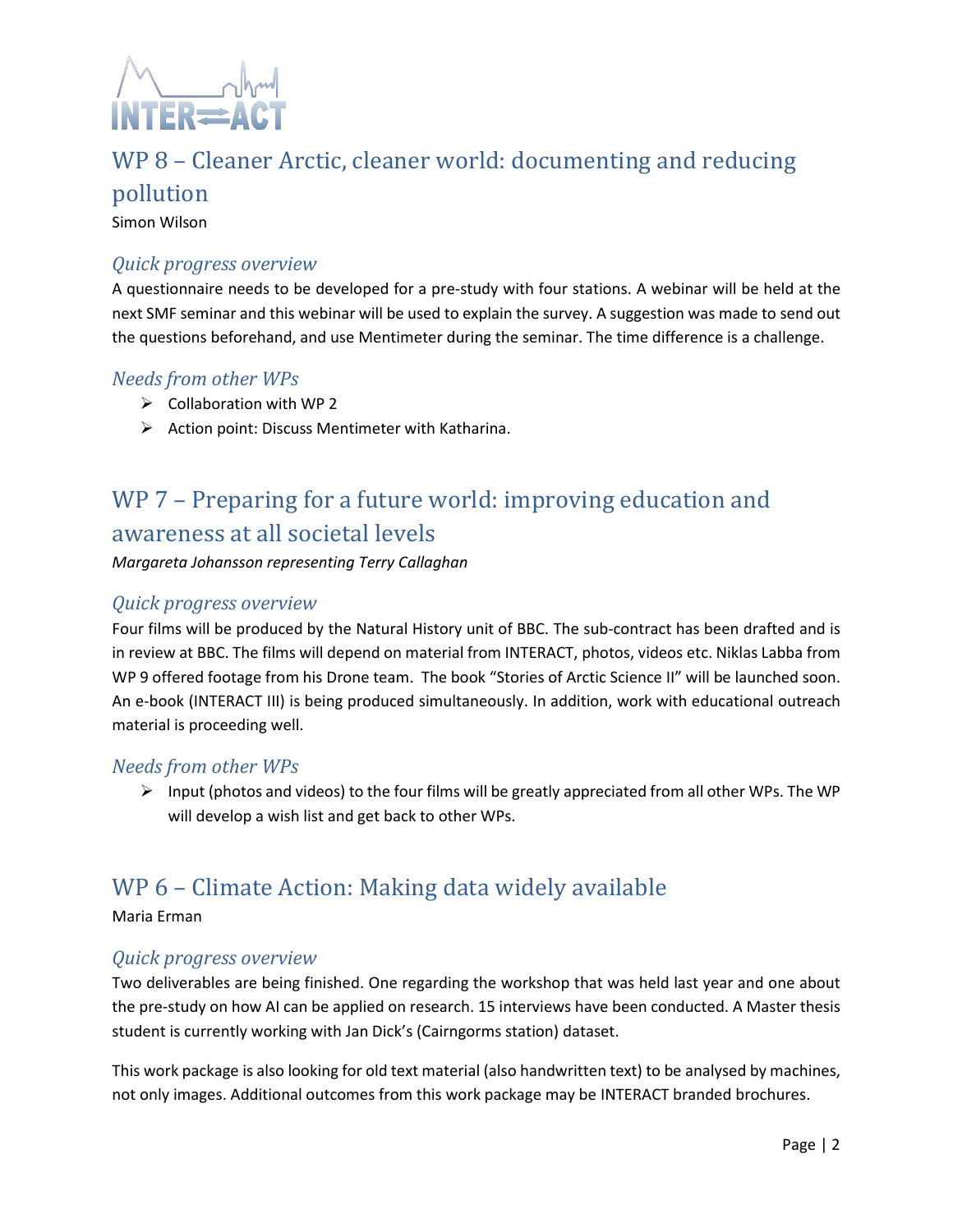

#### *Needs from other WPs*

- $\triangleright$  WP3 virtual access sources
- ➢ Text documents (including hand written) from research stations (WP2)

# WP 5 – Connecting the Arctic: Transport and Communication

Joseph Nolan

#### *Quick progress overview*

A deliverable report will be written based on a questionnaire made by APECS in WP2 (due month 38). Iridium is a partner in this WP and there is no deliverable where they are involved. In the end of 2020, Iridium made a survey on needs for knowledge about satellite communication.

#### *Needs from other WPs*

 $\triangleright$  Contributions to questionnaires

### WP 4 – Unpredictable Arctic – extreme weather events

Jonathan Day

#### *Quick progress overview*

There has been a slight delay in this work package due to covid. The Station Managers and WP 4 have had a joint meeting. A report is being produced on how to document the effects of extreme weather events on the seasonal timing of species migration, range changes and biodiversity, a deliverable report that will be submitted by the end of May. In addition, the work on severe weather event case studies evaluation and implications for monitoring within INTERACT has also started and will result in a report that will be submitted two months late due to covid.

#### *Needs from other WPs*

 $\triangleright$  Suggestions on how to proceed on monitoring of extreme events at INTERACT sites.

### WP 3 – Giving Access to the Arctic

#### Hannele Savela

#### *Quick progress overview*

Milestones and deliverables for this work package have so far been reached in time. Tinderact (a newly developed digital tool) has come in very handy: Due to covid there are many postponed projects with new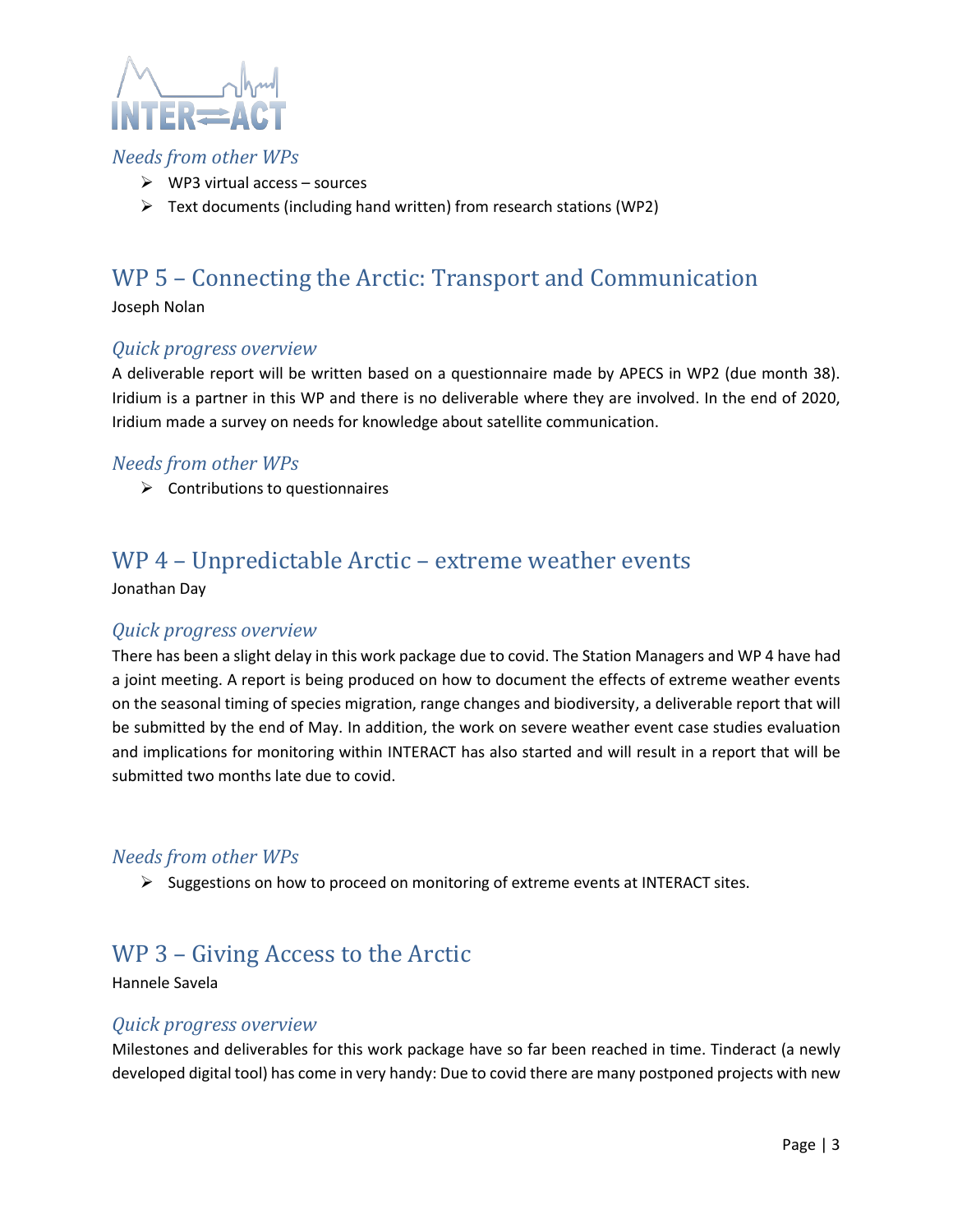

estimated dates and Tinderact makes it easier to monitor the situation. New TA ambassadors are now on board (and some old are staying). An e-library is now in place.

Virtual Access single entry point (metadata portal) with 29 partners is offering virtual access. This deliverable is 9 months ahead of time. This system will be launched on the 22 March at ASSW. Now promotion of the event needs to be made. An INTERACT Machine Learning algorithm (IMLA) will do the data and metadata sorting. IMLA is now being trained. Station managers and scientists are invited to train the algorithm.

Since the TA call was closed in October 2020, projects for TA are now being selected. By 19<sup>th</sup> February the projects will know. A challenge is to plan how all projects will be carried out (postponed + new projects).

#### *Needs from other WPs*

- ➢ Photos for VA promotion
- $\triangleright$  Exchange ideas on machine learning with WP 6.

## WP 2 – Station Managers' Forum (SMF)

Morten Rasch

#### *Quick progress overview*

Station Managers' Forum is a huge work package with 3 fulltime staff: Elmer, Marie and Morten. Most tasks are connected to this work package. All deliverables and tasks are on time.

To maintain a community feeling, this work package has introduced online seminars (inspired by Hannele's webinars). The next is planned for  $10<sup>th</sup>$  March. Ongoing preparations are made for the joint meeting with ARICE and FARO at the ASSW on the 19<sup>th</sup> March, which will be held online this year as well.

This work package is collecting data for a deliverable – a guidebook regarding crossing borders while doing research. There is new staff at APECS which means that the deliverable is one month delayed (already approved). The INTERACT GIS - interface is now more in line with INTERACT website. Thematic maps (climate zone, permafrost, vegetation etc.) will follow. Face-to-face meetings are planned for the future (at a late stage and hopefully not delayed buy covid). All photos from the photo competition can be used within the project. Three books are in the pipeline: An 80 pages textbook on means of communication and navigation in fieldwork (with APECS); Reducing environmental impact in Arctic fieldwork (same format as the field guide); Reducing environmental impact from an Arctic research station (80-100 pages).

 $\triangleright$  Action point: Katharina and Morten will elaborate on how to make the other photos available to other WPs

## WP 1 – Project Coordination

Margareta Johansson